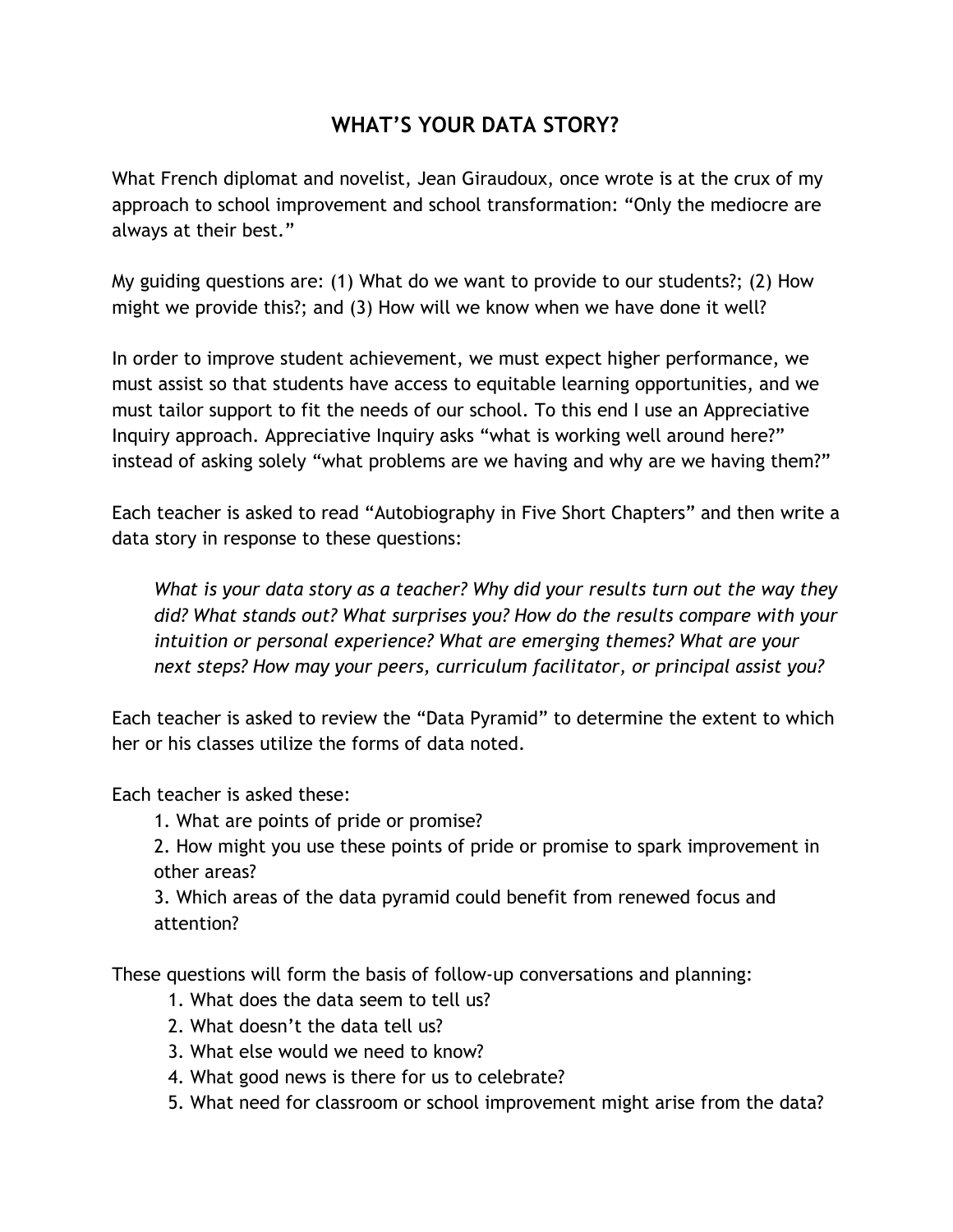6. What kinds of data are being used when you receiving coaching after classroom visits?

7. What data could you consider using to inform your conversations?

8. How do parents and guardians feel about our school as a learning environment? How are we collecting this data?

9. What is your greatest needs in order to implement the instructional program effectively?